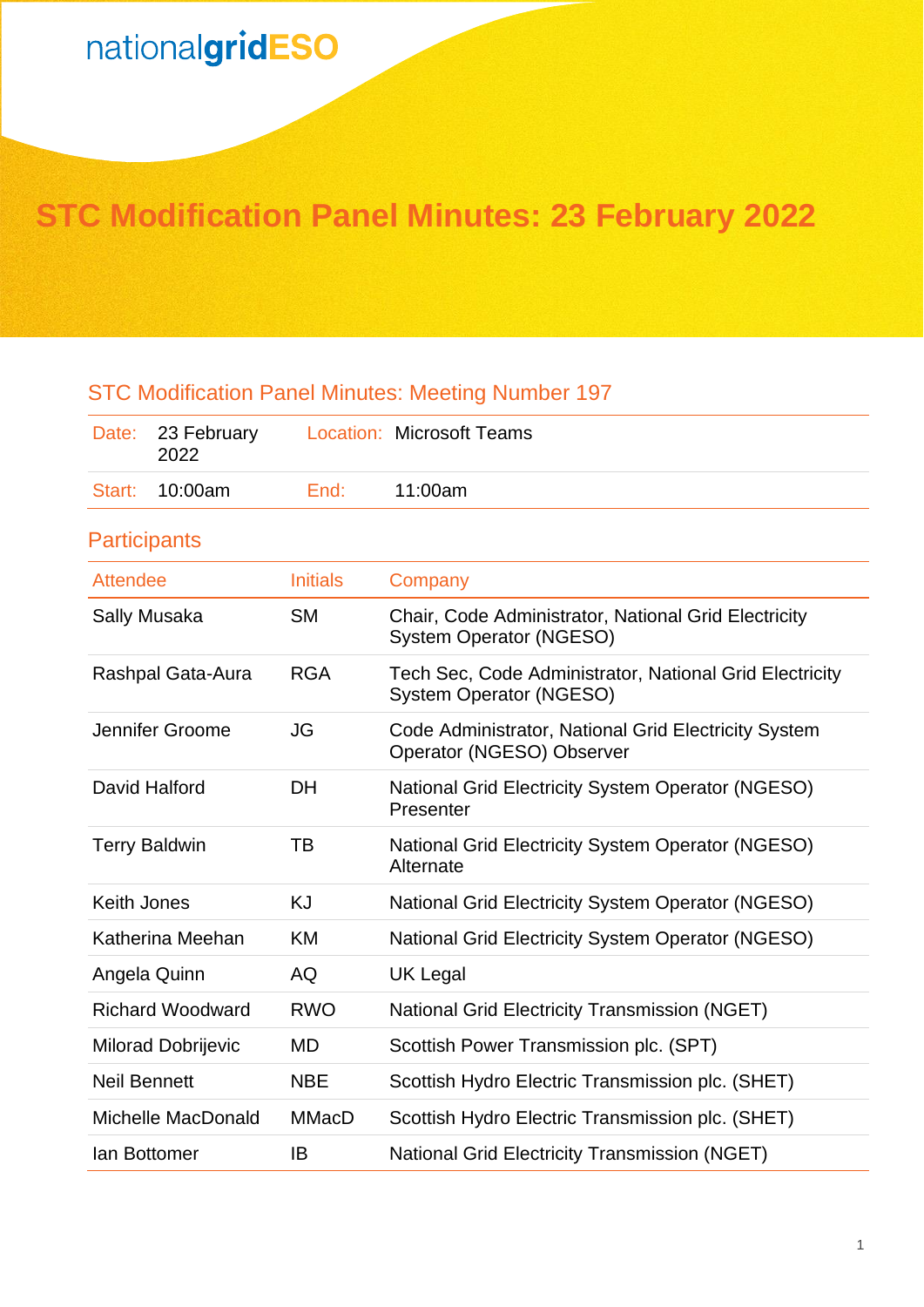| <b>Joel Matthews</b> | JM              | Offshore Transmission Owner (OFTO)                |
|----------------------|-----------------|---------------------------------------------------|
| Mike Lee             | ML              | Offshore Transmission Owner (OFTO)                |
| Jonathan Coe         | JC.             | Ofgem                                             |
| <b>Paul Smillie</b>  | <b>PS</b>       | Scottish Power Transmission plc. (SPT) Observer   |
| lan Grave            | IG              | PeakGen/MRPL Observer                             |
| <b>Apologies</b>     | <b>Initials</b> | Company                                           |
| Nicola Bruce         | <b>NBR</b>      | National Grid Electricity System Operator (NGESO) |
| <b>Robert Wilson</b> | <b>RWI</b>      | National Grid Electricity System Operator (NGESO) |
| <b>Nick Sillito</b>  | <b>NS</b>       | PeakGen/MRPL                                      |

### 1. Introductions and Apologies for Absence

5720. Apologies were received from Nicola Bruce, Robert Wilson and Nick Sillito.

## 2. Approval of Minutes from Previous Meeting

5721. The Panel approved the minutes from the meeting held on 26 January 2022. (**Post Panel note:** The minutes are now available on the National Grid ESO website)

### 3. Review of Actions

- 5722. The Panel reviewed the open actions from the meeting held on 26 January 2022 and the Panel members agreed to leave **Action 5679** open that further discussions are still required.
- 5723. **ACTION** ESO (TB) to have further discussions with TOs to way forward and also provide a timeline.

### 4. Authority Decisions

5724. The Chair informed the Panel there had been no Authority decisions on STC modifications.

### 5. STC/STCP Modification Proposals for Panel Decision

5725. The Chair advised the Panel that no new modifications had been submitted for the February Panel.

### 6. Draft STC/STCP Modifications

5726. The Chair informed the Panel that two draft modification proposals had been submitted for the February Panel and invited DH to present them.

#### **1) CM078 -STC change for CUSC Modification 'CMP328 - Connection Triggering Distribution Impact Assessment'**

**2) PM0120 - Connection Triggering Distribution Impact Assessment**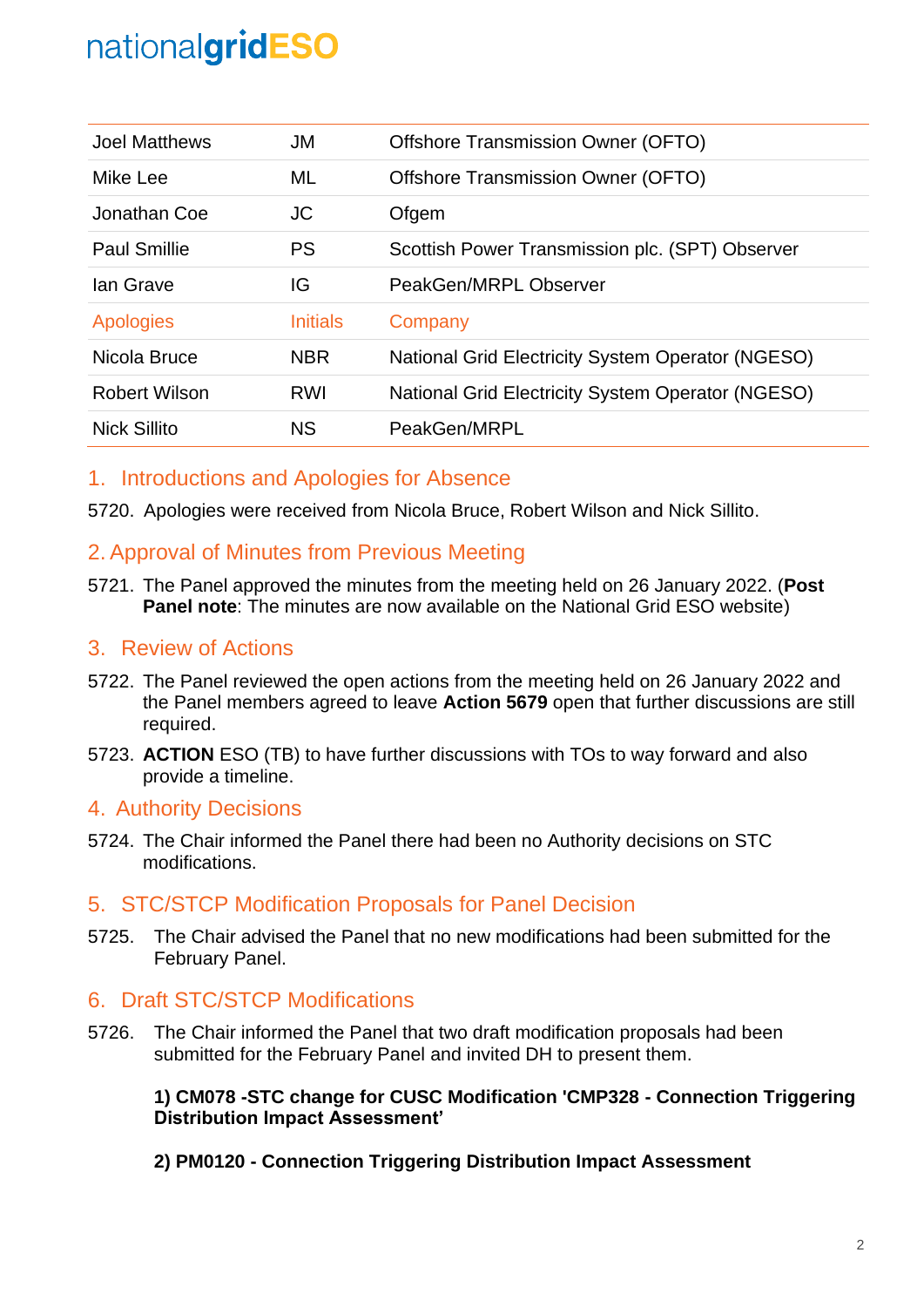- 5727. DH updated the Panel on the status of the two draft modifications which followed on the back of the CUSC modification CMP328. The draft proposals have been circulated and for more detailed information please see the [Panel pack.](https://www.nationalgrideso.com/document/241706/download)
- 5728. DH advised the Panel that the draft legal text for these modifications had been shared with NGET, SHET, and SP who have been working together with ESO to outline the potential impacts that will need to be looked at in the STC and STCP.
- 5729. DH stated that to-date feedback had only been received from NGET and therefore ESO would welcome feedback from other TOs also, so that any concerns can be addressed.
- 5730. DH advised that Ofgem preference would be to see the STC and the CUSC changes as a package to enable them to make an informed decision.
- 5731. RWO expressed his concerns that as this draft proposal will be presented formally at the March Panel, that due consideration should be given to the timeline with contingencies built in.
- 5732. JG commented on the governance around the STC and STCP changes and highlighted that whilst the STC and STPC will be sent to Ofgem, the STCP will be approved by Panel.
- 5733. JG stated that from Code Administrator prospective what is being asked is whether STCP changes can be approved in advance whatever solution is selected for CMP328 and CM078 and then put through whichever is the co-ordinating STCP solution.
- 5734. JG advised that this process could be achieved through circulation rather than going through Panel. Should the present timeline for CM078 and PM0120 need to be changed based on feedback received from RWO, then that too can be reviewed.
- 5735. JC confirmed that Ofgem would not be dissuaded by the decision taken by the Panel and that the STCP changes would be factored into the decision taken by Ofgem. The decision would be taken on the main body changes on CUSC and STC changes.

# 7. Specific Items/Decision

### **Party Entry Process Timetable for MRPL**

- 5736. The Chair recapped that at present there was no Party Entry Process for TOs and that there is only governance process for OFTOs and invited AQ to take this forward.
- 5737. AQ summarised the background on the process and the next steps. Following a premeeting with Panel members the draft Party Entry Process was shared with MRPL for comments. No comments had been received from MRPL and IG was invited to cite any comments/concerns MRPL may have.
- 5738. IG stated there were no comments from MRPL.
- 5739. AG confirmed that the document had been circulated to Panel members and whilst there is no governance around TOs, it was recognised that the governance was not fit for ONTOs. Given the proposal, MRPL will not appoint a party representative and will not be involved in the voting as MRPL will not fall in the party categories. MRPL will be involved in the process as the process does not excluded parties from being involved only just in voting.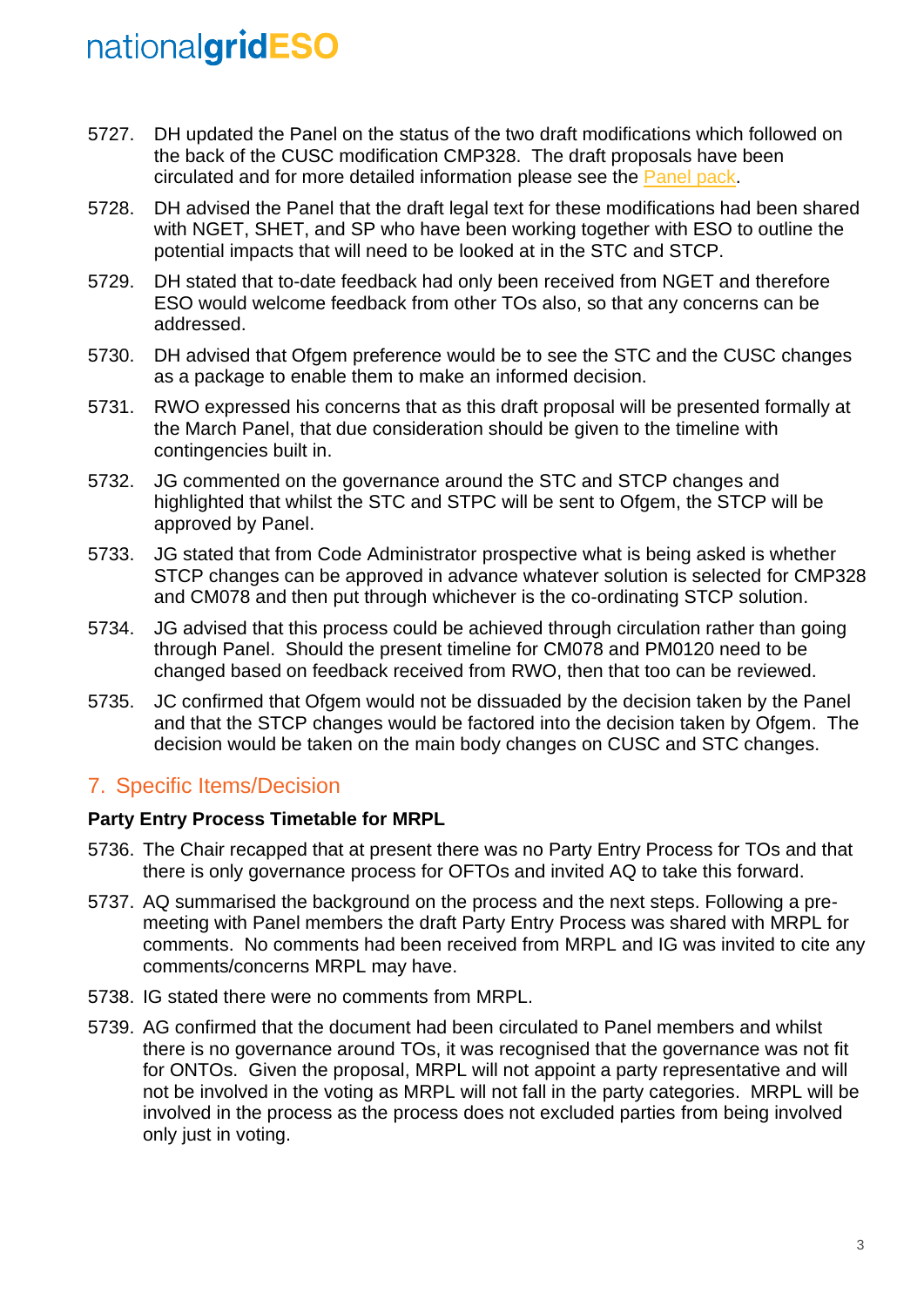- 5740. AG confirmed that with CATO coming, it would be better to address this more deeply as and when it is known what is likely to be needed for a bigger category.
- 5741. AG advised that discussions had taken place and it was accepted that as written in party category, MRPL was not recognised as another type of TO, but this is only relevant in the context of voting on the code modifications.
- 5742. AG reiterated that provided MRPL was of accepting what it means not to be in that group but would be included in any discussions, it was hoped other parties too would recognise that it is a function of the present position and that more is needed going forward.
- 5743. AG commented that it would be futile to try to address this situation given that MRPL have agreed not to appoint party representatives and get involved in the express voting.
- 5744. IG advised the Panel that they endorsed all that was said by AG and recognised the industry was going through many changes now and in the future and wanted to keep things simple in the short term.
- 5745. The Chair advised the Panel that all the related documents had been circulated with the Panel papers and a decision was sought. Clarity was provided to the Panel members regarding approval of the MRPL to accede to the STC.
- 5746. The Panel unanimously verbally approved the Party Entry Process timetable for MRPL.
- 5747. **ACTION** AQ to provide a clean copy, without any comments, to Panel secretary for circulation.
- 5748. **ACTION** Panel secretary to circulate to Panel members the clean copy of the document as soon as received. (**Post Panel note**: Clean version of the copy provided by AQ and circulated to Panel members on 25 February 2022).
- 5749. The Chair informed the Panel that the accession process had been started, to enable MRPL to accede to the STC on 1 April 2022. (**Post Panel note:** all documents have now been signed, completed and are held for MRPL to accede to STC n 1April 2022).

### 8. Potential Future Modifications

#### **Modification Tracker and Horizon Scan**

5750. The Chair invited comments on the updated STC Modification Tracker and the 12 Cross Code Modification tracker which were both shared with the Panel papers and can be found via the following [link.](https://www.nationalgrideso.com/industry-information/codes/system-operator-transmission-owner-code-stc-old/meetings/stc-panel-35)

### **Authority Update**

5751. JC advised the Panel that the consultation on the "Minded to Positions" had closed on 21 February 2022. Ofgem were currently reviewing the responses received and the aim was to issue a decision around April 2022.

### 9. Reports from Sub- Committees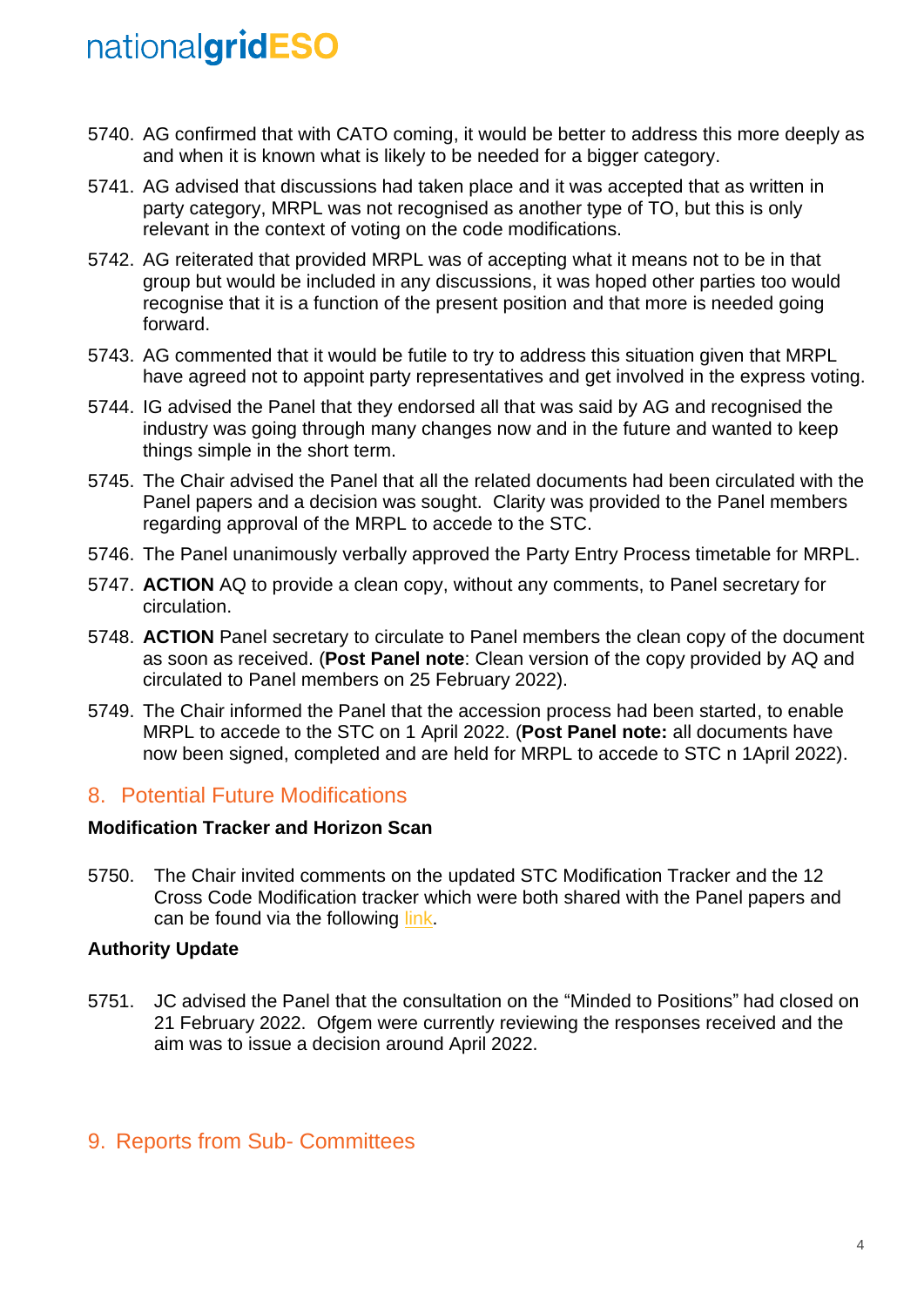#### **Joint Planning Committee – JPC**

5752. The next JPC meeting is scheduled for 25 April 2022.

#### **Network Access Policy Workgroup – NAP**

5753. MD advised the Panel that the next NAP meeting is scheduled for mid-March 2022.

#### **Transmission Charging Review Group - TCRG**

5754. RWO advised the Panel that no date had yet been set for the meeting and discussions continue regarding the future of TCRG.

### 10.Code Administrator Update

- 5755. The Chair updated the Panel on the new improved Code Administrator modification tracker that has been co-created with industry building on feedback received to develop it so that it was fit for purpose.
- 5756. ESO website analytics showed that there was only 10% usage of the current modification tracker by industry and ESO wanted to increase engagement with this important document.
- 5757. The Chair advised that the new modification tracker was easier to follow, with unnecessary columns removed and it streamlined the key milestones on the timetable.
- 5758. The Chair highlighted that the key improvements were the look and feel which was better, the columns have been streamlined, cross code impacts have been added, hyperlinks to the mod pages and code documents have been added as well as a link to the Ofgem decision timetable.
- 5759. The Chair advised the Panel that the new mod tracker had been published and could be viewed on ESO website through the usual link. Comments were invited from Panel on the new modification tracker.

### 11.Any other Business

- 5760. The Chair updated the Panel on CM080 which was shared with Panel in January and nomination process opened. ESO had not received sufficient nominations for CM080 to create a workgroup. Governance rules require 3 persons to form a workgroup (1 ESO representative, 1 TO representative and 1 OFTO representative). CM080 only had 1 ESO and 1 TO, and no OFTO representative as they would not be impacted.
- 5761. JG highlighted that the timeline presented previously would be looked to follow, however the issue here was that the STC says that any workgroup must have 1 ESO representative, 1 TO representative and 1 OFTO representative as a minimum. The proposer has had discussions with OFTOs and it would seem there is no impact on OFTOs and it would not seem appropriate to force the OFTOs to join the workgroup.
- 5762. It was proposed by the Code Administrator that the Panel reconsiders their decision for CM080 to proceed to a Workgroup and instead for this to be taken offline and the